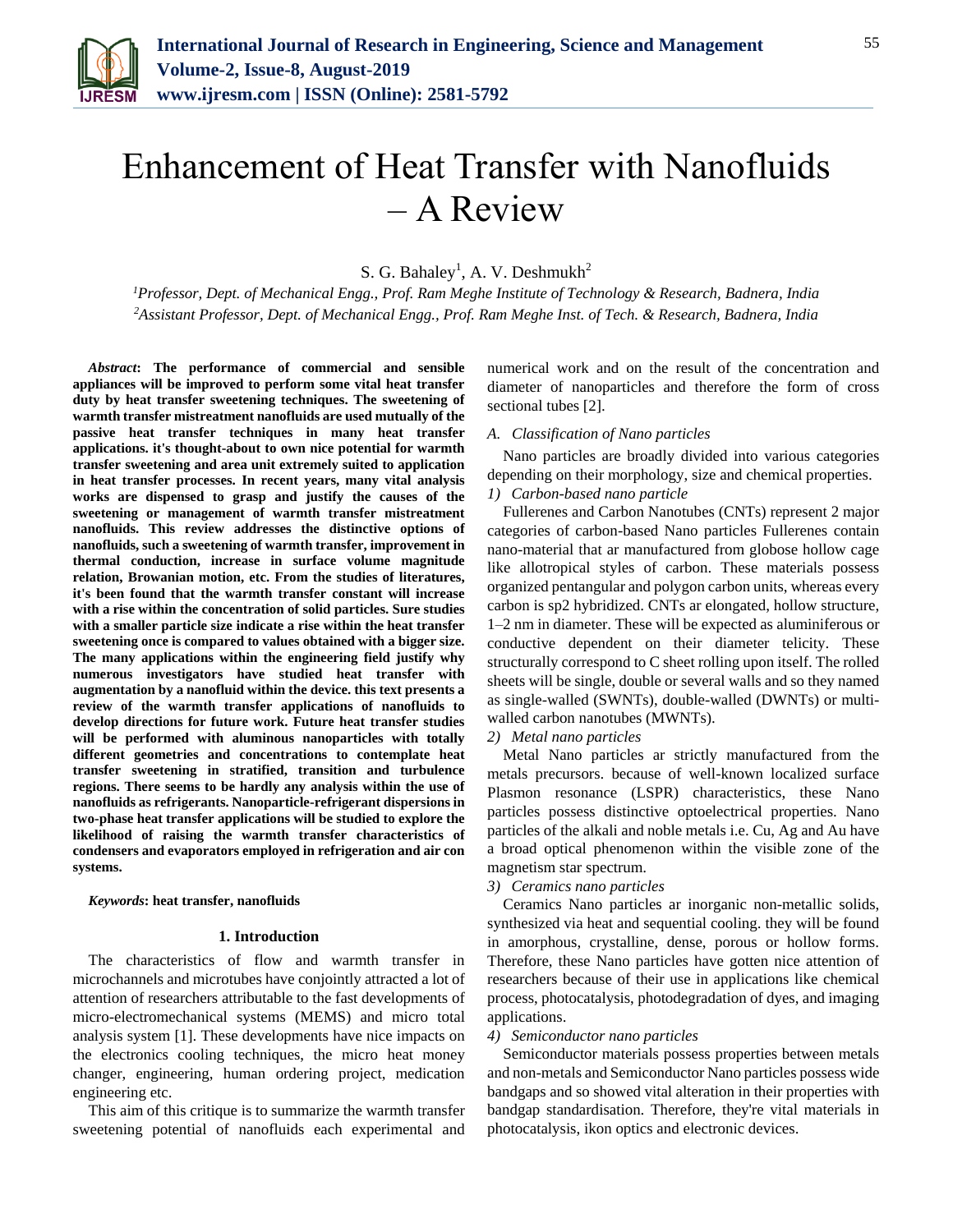

## *5) Compound nano particles*

These are usually organic based mostly Nano particles and, they're largely nanospheres or noncapsular formed. The previous are matrix particles whose overall mass is mostly solid and also the alternative molecules are absorbable at the periphery of the spherical surface.

## **2. Literature review**

Many research workers tried to review the result of nanoparticles aboard fluids like water, ethanol and oil and shows the improvement that be get on attributable to the upper thermal conductivities for those fluids therefore there are a unit some experimental and numerical studies have been drained recent years.

C. Yang et. al [3] Theoretical: it's been found that Nusselt range has best bulk mean nanoparticle volume fraction price for corundum water nanofluids, whereas it solely will increase monotonously with bulk mean nanoparticle volume fraction for Ti water nanofluids.

Y. Raja Sekhar et. al [4] Experimental: The results found that The Nusselt range and friction issue will increase with increase of particle concentration. But, friction issue decreases with increase of Reynolds range of flow wherever because the Nusselt range will increase. Exploitation nanofluid with a high heat exchange will facilitate in scale back the scale of the warmth money handler or while not increasing the scale of the warmth money handler potency of the system are often improved. Further, exploitation twisted tapes and nanofluids within the pipe flows is advantageous since it's visible from the results that the energy gained with heat exchange is quite the energy spent on pumping power. It's clear from the results that heat transfer sweetening in an exceedingly horizontal tube will increase with Reynolds range of flow and nanoparticle concentration.

Adnan M. Hussein et. al [5] Numerical: knowledge measured showed that thermal conduction and consistency increase with increasing the quantity concentration of nanofluids with most deviation 19%and 6 June 1944, severally. Simulation results finished that the friction issue and Nusselt range increase with increasing the quantity concentration. On the opposite hand, the flat tube enhances heat transfer and reduces pressure come by 6 June 1944 and -4%, severally, as compared with circular tube.

Faris Mehemet Ali et. al [6] Numerical: The results show that, the thermal conduction and thermal diffusivity sweetening of nanofluids will increase because the particle size will increase. Thermal conduction and thermal diffusivity sweetening of  $Al_2O_3$  nanofluids was increase because the volume fraction concentration will increase. This sweetening attributed to the numerous factors like, flight energy, nature of warmth transport in nanoparticle, and surface layer between solid/fluids.

S. Zeinali Heris et. al [7] Experimental: Experiments show that sizable sweetening of warmth transfer constant is achieved and this sweetening is up to twenty seven.6% at 2.5% volume

fraction of nanoparticles examination to the bottom fluid (water), additionally it's been detected that convective heat transfer constant will increase with the increment of nanoparticles concentration in nanofluid particularly at high flow rates. The decrement of wall temperature discovered exploitation nanofluid.

Azari A. et. al [8] Experimental and numerical: Experimental and simulation results showed that the thermal performance of nanofluids is on top of that of the bottom fluid and also the heat transfer sweetening will increase with the particle volume concentration and Reynolds range.

Hassanain Ghani Hameed et. al [9] Numerical: Results found The nanoparticles among the liquid enhance the thermal performance of the warmth pipe by reducing the thermal resistance and temperature distinction by zero.168 K/W and five.06 K severally. whereas increasing the most heat load and also the capillary pressure by ninety-six W and 192.46 Pa severally of these results at input heat of thirty W and nanoparticles concentration of five Vol. %. The results of wall temperature distribution for the warmth pipe are compared with the previous study for a similar downside and an honest agreement has been achieved.

Mohamed H. Shedid [10] Numerical: Results of numerical simulations square measure compared associated s range grows with increasing concentration magnitude relation of Al howed an sweetening of Nusslet range as Peclet  $2O_3$  and  $TiO_2$ nanoparticles.

Layth W. Ismael et.al [11] Experimental: The experimental results stressed the sweetening of the thermal conduction because of the nanoparticles presence within the fluid bigger than microfluids, additionally shown the impact of the particle size and concentration on the thermal conduction. it's been recognized that the addition of extremely semi conductive particles will considerably increase the thermal conduction of warmth – transfer fluids. Particles within the small and nano – size vary have attracted the foremost interest attributable to their increased stability against alluviation and, as a result, reduction in potential for preventive a flow system. Moreover, the results showed that, the obtained thermal conductivities doubtlessly discovered that size and sort particles were a key issue poignant semi conductive heat transport in suspensions.

Hooman Yarmand et.al [12] Numerical: The numerical results indicate that SiO2-water has the best Nusselt range compared to alternative nanofluids whereas its all-time low heat transfers constant because of low thermal conduction. The Nusselt range will increase with the rise of the Reynolds range and also the volume fraction of nanoparticles.

Adnan M. Husseinet. al [13] Experimental: Results showed that the warmth transfer in automotive radiate by exploitation TiO2 and SiO2 nanoparticles distributed in water as a base fluid. Or will increase with increasing of nanofluid volume fraction.

Sami D. Salman et.al [14] Numerical: The results show that the warmth transfer sweetening the CuO nanoparticle. Will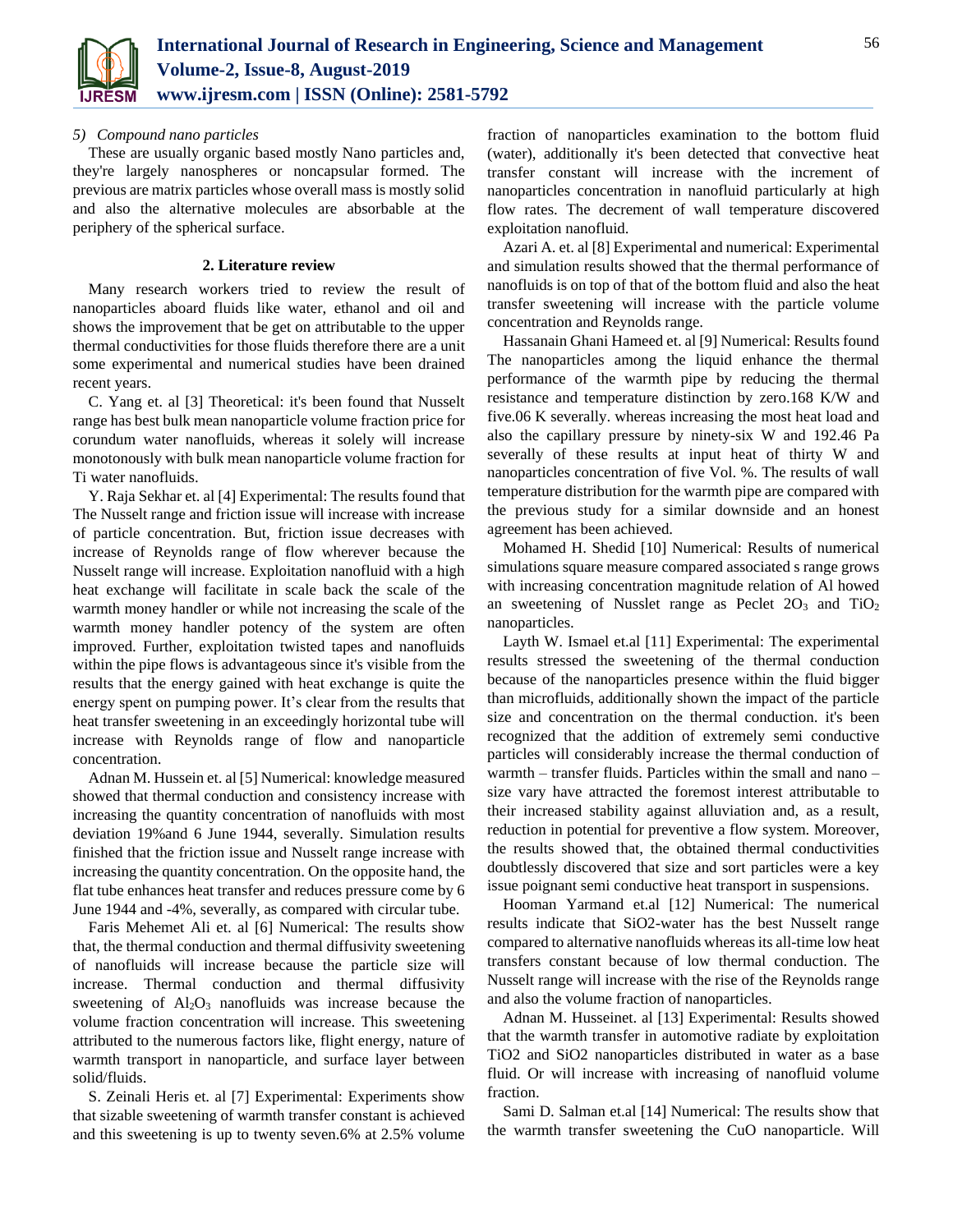

increase with a rise within the volume fraction of the CuO nanoparticle.

Hsien-Hung Ting et. al [15] Numerical: The numerical results show that the warmth transfer coefficients and Nusselt ranges of Al2O3/water nanofluids increase with will increase within the Peclet number also as particle volume concentration. The warmth transfer constant of nanofluids is multiplied by twenty-five.5% at a particle volume concentration of two.5% and a Peclet range of 7500 as compared therewith of the bottom fluid (pure water).

Rabah Nebbati et. al [16] Numerical: The results of thermal and fluid mechanics fields show that nanofluids will provoke a rise within the average and native Nusselt numbers, a decrease of bottom surface native temperature and a small decrease of the shear stress on the wall, in comparison to predictions exploitation constant properties and nanoparticles free water.

Dr. Khalid Faisal ibn Abdel Aziz al-Saud ruler [17] Numerical: The numerical results show that because the solid volume fraction will increase, the warmth transfer is increased for all values of Lord Rayleigh range. This sweetening is additional important at high Lord Rayleigh range. all-time low heat transfer was obtained for TiO2 (50 nm) because of domination of physical phenomenon and enormous nanoparticles. Whereas conductor (20 nm), atomic number 29 (30 nm) – water nanofluids has the best heat transfer, severally.

Dr. Khalid Faisal ibn Abdel Aziz al-Saud ruler [18] Experimental: The measured results show that silver with oil nanofluid offers most heat transfer sweetening compared with chemical compound metal nanofluid used. The presence of conductor and ZrOR2R nanoparticles attributes to the generation of robust nano convection current and higher intermixture additionally, the warmth transfer constant and pressure drop is multiplied by exploitation nanofluids  $(Ag + oil,$  $ZrO2 + oil$ ) rather than the bottom fluid (oil).

Abdolbaqi prophet Khdher et. Al [19] Numerical: Results found that the warmth transfer rates and wall shear stress increase with a rise of nanofluid volume concentration. Additionally, the results of consistency and thermal conduction of the nanofluids show a major increment with the rise of volume fractions. Therefore, best particle volume fraction is taken into account in enhancing the performance of nanofluid in associate engineering system.

Bayram Sahin et. al [20] Experimental: it had been found that the particle volume concentrations on top of 1%vol. weren't acceptable with relevance the warmth transfer performance of the CuO-water nanofluid. No heat transfer sweetening was discovered at  $Re = four.000$ . The best heat transfer sweetening was achieved at  $Re =$  sixteen.000 and  $\Phi =$  zero.005.

### **3. Application of nanofluids**

Nano fluid may be used to cool automobile engine and fastening instrumentality and cool high heat flux device like high-energy microwave tube, and high-energy laser diode array. Some common applications are:

- Solar water heating
- Refrigeration
- Defense and space application
- Thermal storage
- Engine transmission oil
- Boiler exhaust's flue gas recovery
- Cooling of electronic circuit
- Nuclear cooling system

## **4. Conclusion**

Nanofluid cooling has sort of application in power generation, industrial, info technology, and business sections. Promising blessings of Nanofluids through sweetening of warmth transfer are summarized as efficiency and safety boos in power generation, product size, price and waste reduction, product quality and aesthetic improvement, energy consumption and emission reduction, quicker communication and computation and ultimately in one-word prosperity of the society. Besides analysis and communication not solely can invaluably advance the science but also will bring the researcher kind completely different elements of the word nearer along for an agreeable participation and collaboration. Finally, dangerous and lots of unknown sides of the Nanofluids utilization should be self-addressed to confirm concerning spectacular role of this advanced technology in driving the life on planet earth towards a lot of prosperity. This finish are going to be met thorough years of in depth analysis and development of models, experiments and patents.

#### **References**

- [1] Wei S.W, S.H Tsai, S. Y. Yang, S. W. Kang, "Effect of Nano Fluid Concentration on Heat Pipe Thermal Performance," IASME Trans, 2 (2005), pp. 1432-1439
- [2] Hwang, Y., Park, H. S., Lee, J. K., and Jung, W. H., "Thermal conductivity and Lubrication Characteristics of Nanofluids", Current Applied Physics, 6S1 (2006), pp. 67– 71
- [3] C. Yang, W. Li, A. Nakayama, 'Convective heat transfer of Nanofluids in a concentric annulus' 'International Journal of Thermal Sciences' seventyone (2013) 249-257.
- [4] Y. Raja Sekhara, K. V. Sharmab, R. Thundil Karupparaja, C. Chiranjeevia 'Heat Transfer improvement with  $Al_2O_3$  Nanofluids and Twisted Tapes in a Pipe for solar Thermal Applications' 'International Conference On design AND manufacturing, IConDM 2013 Procedia Engineering sixtyfour (2013), 1474 – 1484.
- [5] Adnan M. Hussein, K. V. Sharma, R. A. Bakar, and K. Kadirgama.'The effect of Nanofluid Volume Concentration on Heat Transfer and Friction factor inside a Horizontal Tube' Hindawi publication Corporation 'Journal of Nanomaterials' Volume 2013.
- [6] Faris soldier, W. Mahmood Mat Yunus and Zaina Abidin Talib ''Study of the impact of particles size and volume fraction concentration on the thermal conduction and Journal of Physical Sciences' Vol. 8(28), pp. 1442-1457, 30 July, 2013.
- [7] S. ZeinaliHeris, Taofik H. Nassan, S. H. Noie, H. Sardarabadi, M. Sardarabadi "Laminar convective heat transfer of Al2O3/water nanofluid through sq. cross-sectional duct" 'International Journal of warmth and Fluid Flow' 2013.
- [8] A. Azari, M. Kalbasi and M. Rahimi "CFD and experimental investigation on the warmth transfer characteristics of alumina nanofluids below the streamline flow regime" 'Brazilian Journal of Chemical Engineering', vol. 31, no. 02, pp. 469 - 481, April-June, 2014